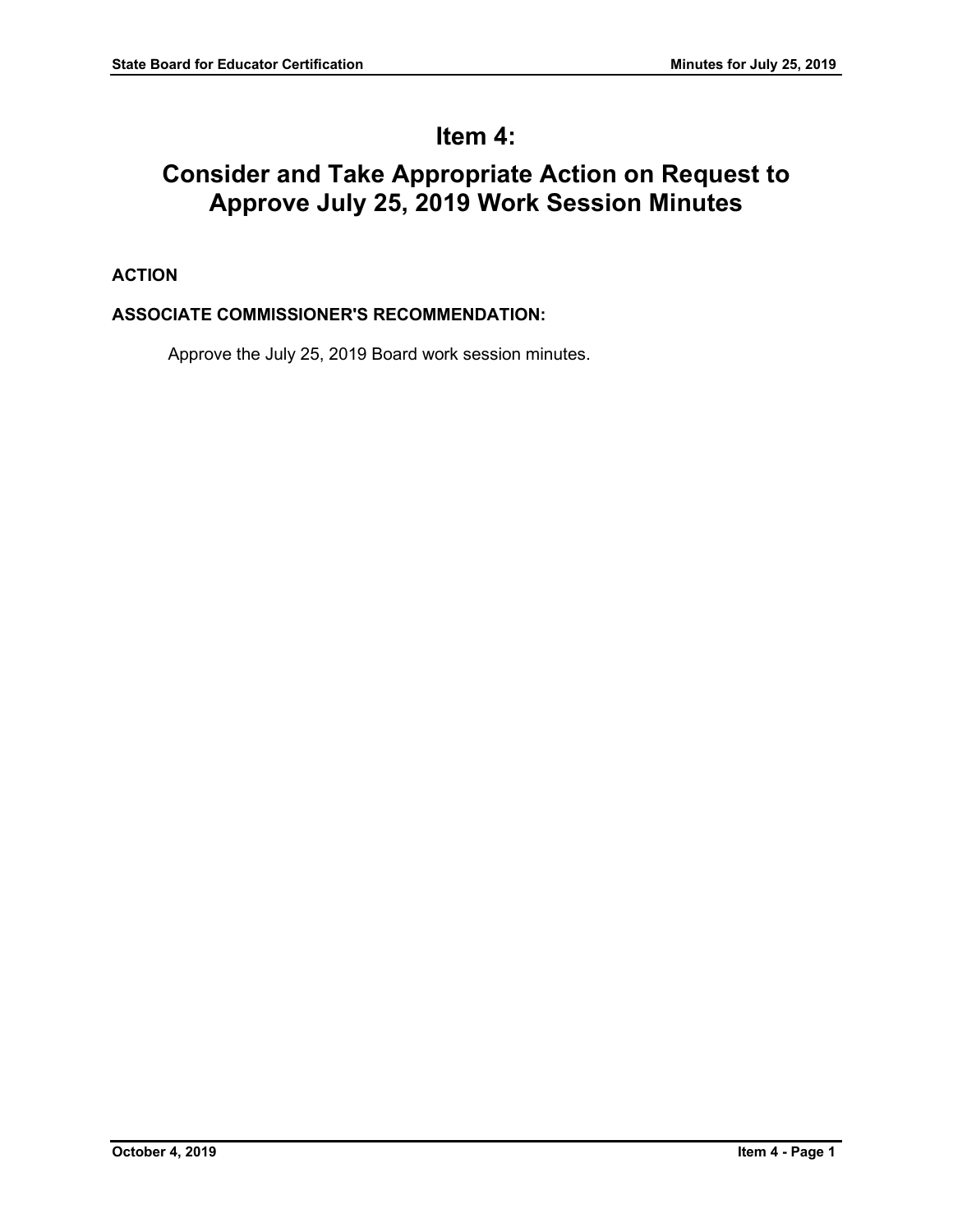## **State Board for Educator Certification WORK SESSION AGENDA JULY 25, 2019 AT 10:00 AM 1701 N. CONGRESS AVE. ROOM 1-104**

**The Board will meet in open session and after determining the presence of a quorum, discuss the following agenda items:**

#### **1. Call to Order**

#### **2. Welcome and Overview**

The State Board for Educator Certification (SBEC) convened its work session at 10:02 AM on Thursday, July 25, 2019, in Room 1-104 of the William B. Travis Building, 1701 N. Congress Avenue in Austin, Texas.

Present: Ms. Laurie Bricker, Ms. Rohanna Brooks-Sykes, Mr. Tommy Coleman, Ms. Jill Druesedow, Dr. John Kelly, Ms. Courtney MacDonald, Ms. Shareefah Mason, Ms. Sandie Mullins, Dr. Rex Peebles, Mr. Tim Regal, Mr. Jose Rodriguez, Dr. Laurie Turner, and Mr. Carlos Villagrana.

Absent: Dr. Arturo Cavazos, Dr. Edward Hill

#### **3. Legislative Update**

TEA staff provided the SBEC with an update on SBEC-related legislation as a result of the 86th Texas Legislative Session.

#### **4. Discussion of Teaching Profession**

Jessica Conlon, Director of Human Resources at TEA facilitated a discussion requested by an SBEC member to provide the Board with an opportunity to receive an update on current agency initiatives and discuss opportunities to raise the esteem and public perception of the teaching profession. The Board provided input that will be discussed at a future SBEC meeting.

#### **5. Investigations, Disciplinary Cases, and Enforcement**

Ms. Moriaty and Mr. Rodriguez presented this item to the Board. Ms. Moriaty engaged the Board in an in-depth discussion of the current Board rules regarding contract abandonment. Additionally, Mr. Rodriguez and Ms. Moriaty engaged the Board in a discussion of the procedures for investigations and contested cases involving allegations of educator misconduct.

#### **6. Educator Preparation Program Overview**

Dr. Jones and Dr. Olofson presented this item to the Board. Dr. Jones walked the Board through the life cycle of an educator preparation program from the pre-approval site visit to